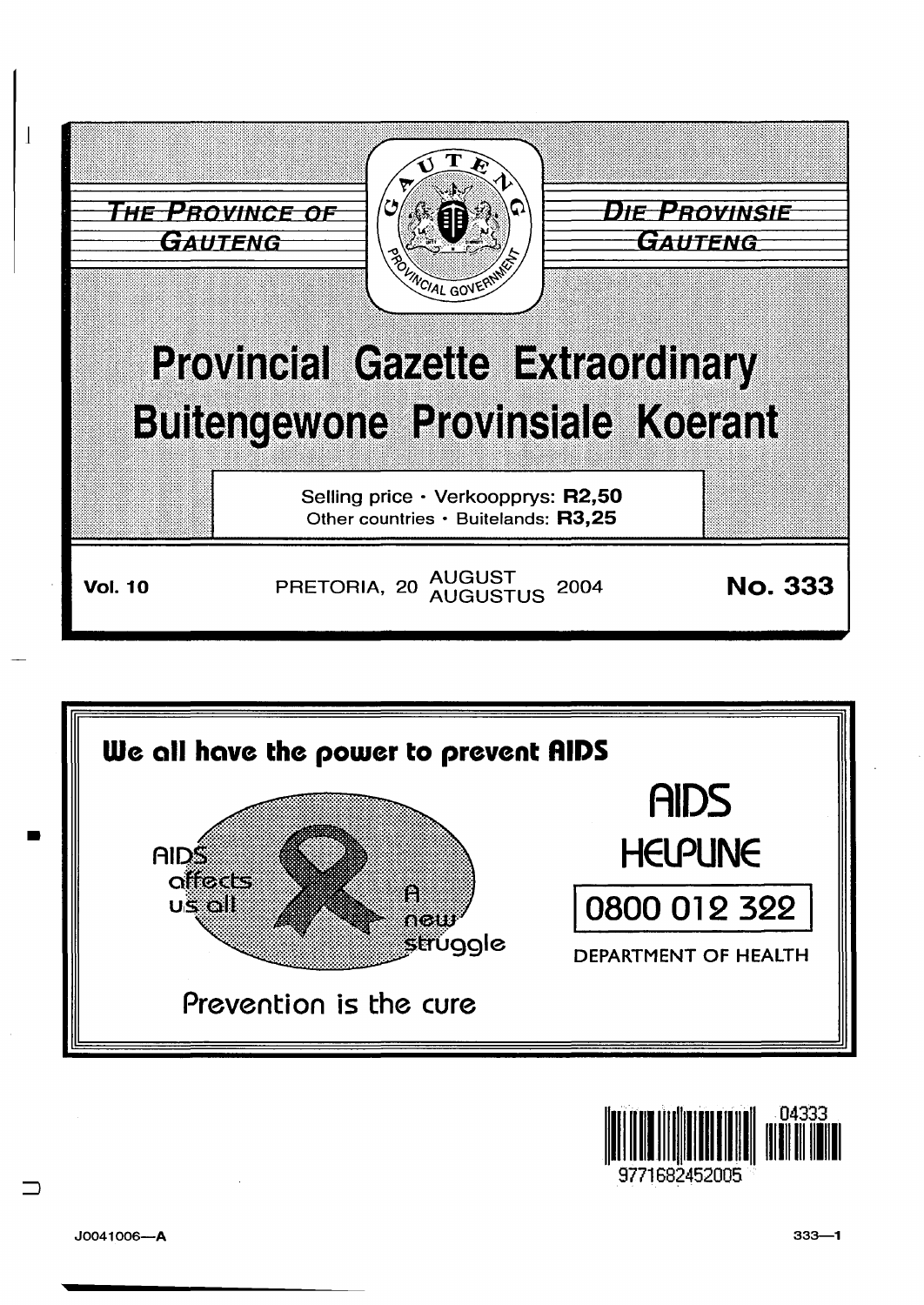|      | <b>CONTENTS · INHOUD</b>                                                                                     |            |                |
|------|--------------------------------------------------------------------------------------------------------------|------------|----------------|
| No.  |                                                                                                              | Page<br>Nο | Gazette<br>No. |
|      | <b>LOCAL AUTHORITY NOTICE</b>                                                                                |            |                |
| 1762 | Town-planning and Townships Ordinance (15/1986): City of Tshwane Metropolitan Municipality: Establishment of |            | 333            |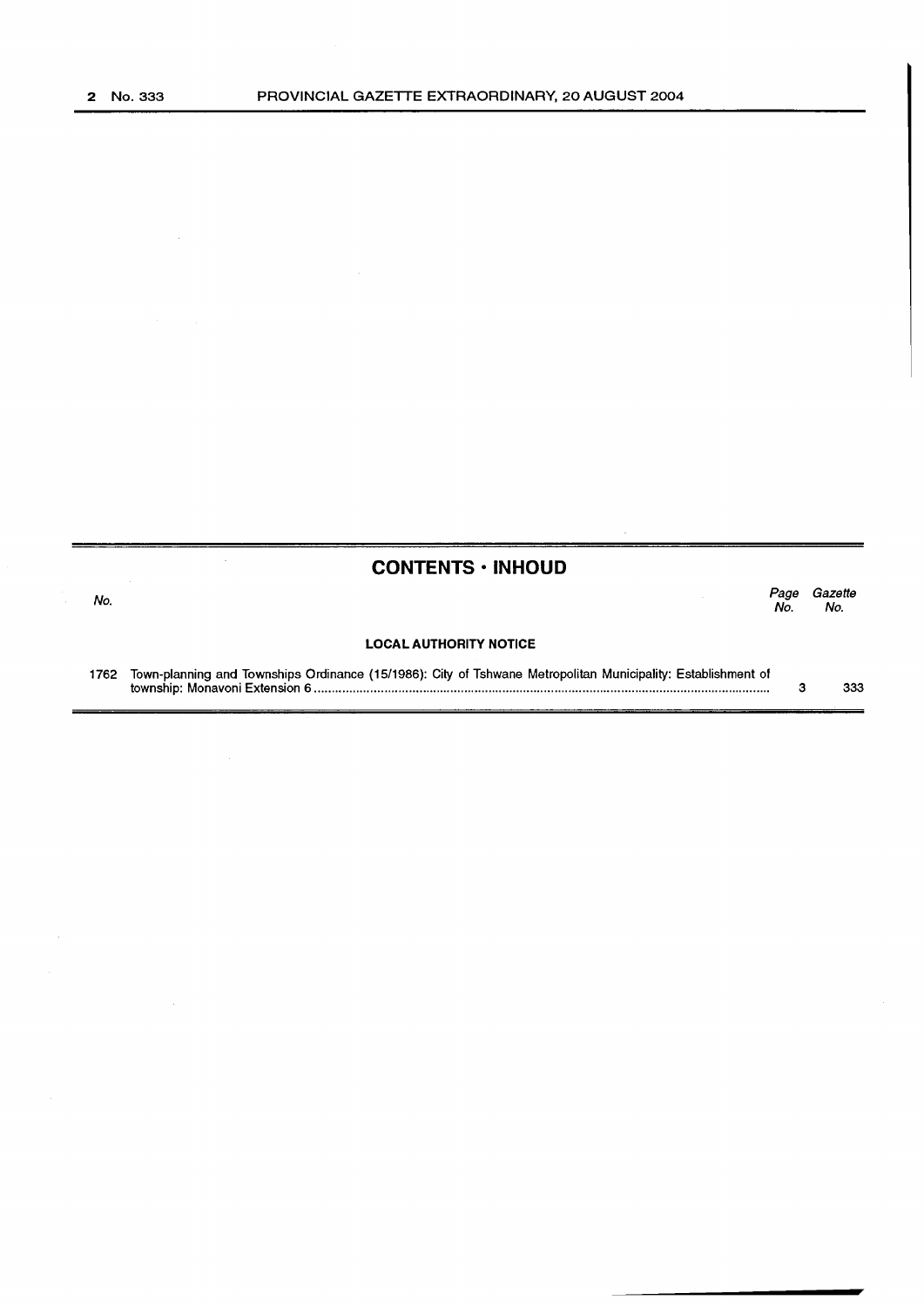$\mathcal{F}_{\mathcal{A}}$ 

# LOCAL AUTHORITY NOTICE

## LOCAL AUTHORITY NOTICE 1762

### CITY OF TSHWANE METROPOLITAN MUNICIPALITY NOTICE OF APPLICATION FOR ESTABLISHMENT OF TOWNSHIP: MONAVONI EXTENSION 6

The City of Tshwane Metropolitan Municipality hereby gives notice in terms of section 69(6)(a) read in conjunction with section 96(3) of the Town Planning and Townships Ordinance, 1986 (Ordinance 15 of 1986), that an application to establish the township referred to in the Annexure attached hereto, has been received by it.

The particulars of the application will be open for inspection during normal office hours at the office of the General Manager: City Planning Division, Office Nr. 18 City Planning, Municipal Offices Centurion, corner of Basden Avenue and Rabie Street, Lyttelton Agricultural Holdings, Centurion, for a period of 28 (twenty eight) days from 20 August 2004.

Objections to or representations in respect of the application must be lodged with or made in writing and in duplicate to the General Manager: City Planning Division at the above address or at PO Box 14013, Lyttelton, 0140, within a period of 28 (twenty eight) days from 20 August 2004.

ANNEXURE

General Manager: City Planning Division Date of first publication : 20 August 2004 Date of second publication : 27 August 2004

| Name of township:                     | Monavoni Extension 6.                                                                                                                         |  |  |
|---------------------------------------|-----------------------------------------------------------------------------------------------------------------------------------------------|--|--|
| Name of applicant:                    | JM Enslin / WG Groenewald of Urban Perspectives Town &                                                                                        |  |  |
|                                       | <b>Regional Planning CC.</b>                                                                                                                  |  |  |
| Number of erven in proposed township: | "Residential 1" with a density of 1 dwelling per erf-172 Erven<br>"Residential 1" with a density of 1 dwelling per 800m <sup>2</sup> -2 Erven |  |  |
|                                       | "Residential 1" with a density of 1 dwelling per erf and / or                                                                                 |  |  |
|                                       | "Residential 2" with a density of 25 units per hectare $-151$                                                                                 |  |  |
|                                       | Erven                                                                                                                                         |  |  |
|                                       | "Residential 2" with a density of 25 units / hectare - 4 Erven                                                                                |  |  |
|                                       | "Residential 2" with a density of 30 units / hectare $-2$ Erven                                                                               |  |  |
|                                       | "Residential 3" (with a FSR of 0,45 and a coverage of 35%) - 7                                                                                |  |  |
|                                       | Erven                                                                                                                                         |  |  |
|                                       | "Special" for clubhouse, sport and recreational facilities and                                                                                |  |  |
|                                       | private open space - 3 Erven                                                                                                                  |  |  |
|                                       | "Special" for access and access control - 3 Erven                                                                                             |  |  |
|                                       | "Private Open Space" - 9 Erven                                                                                                                |  |  |
|                                       | "Public Open Space" - 1 Erf                                                                                                                   |  |  |
| Description of property:              | Part of Portion 13 of the farm Brakfontein 399-JR, Portions 9 and                                                                             |  |  |
|                                       | 10 of the farm Swartkop 383-JR, as well as part of the Remaining                                                                              |  |  |
|                                       | Extent of the farm Stukgrond 382-JR and part of Portion 3 of the                                                                              |  |  |
|                                       | farm Stukgrond 382-JR $(\pm 50.8$ Ha)                                                                                                         |  |  |
| Locality of township:                 | Situated on the north western corner of the intersection of the                                                                               |  |  |
|                                       | R55 (also known as the K71 / P66-1) and the proposed Road                                                                                     |  |  |
|                                       | K52, north of the proposed township Monavoni Extension 4, and                                                                                 |  |  |
|                                       | south of Portions 7 and 8 of tha farm Swartkop 383-JR.                                                                                        |  |  |
|                                       |                                                                                                                                               |  |  |